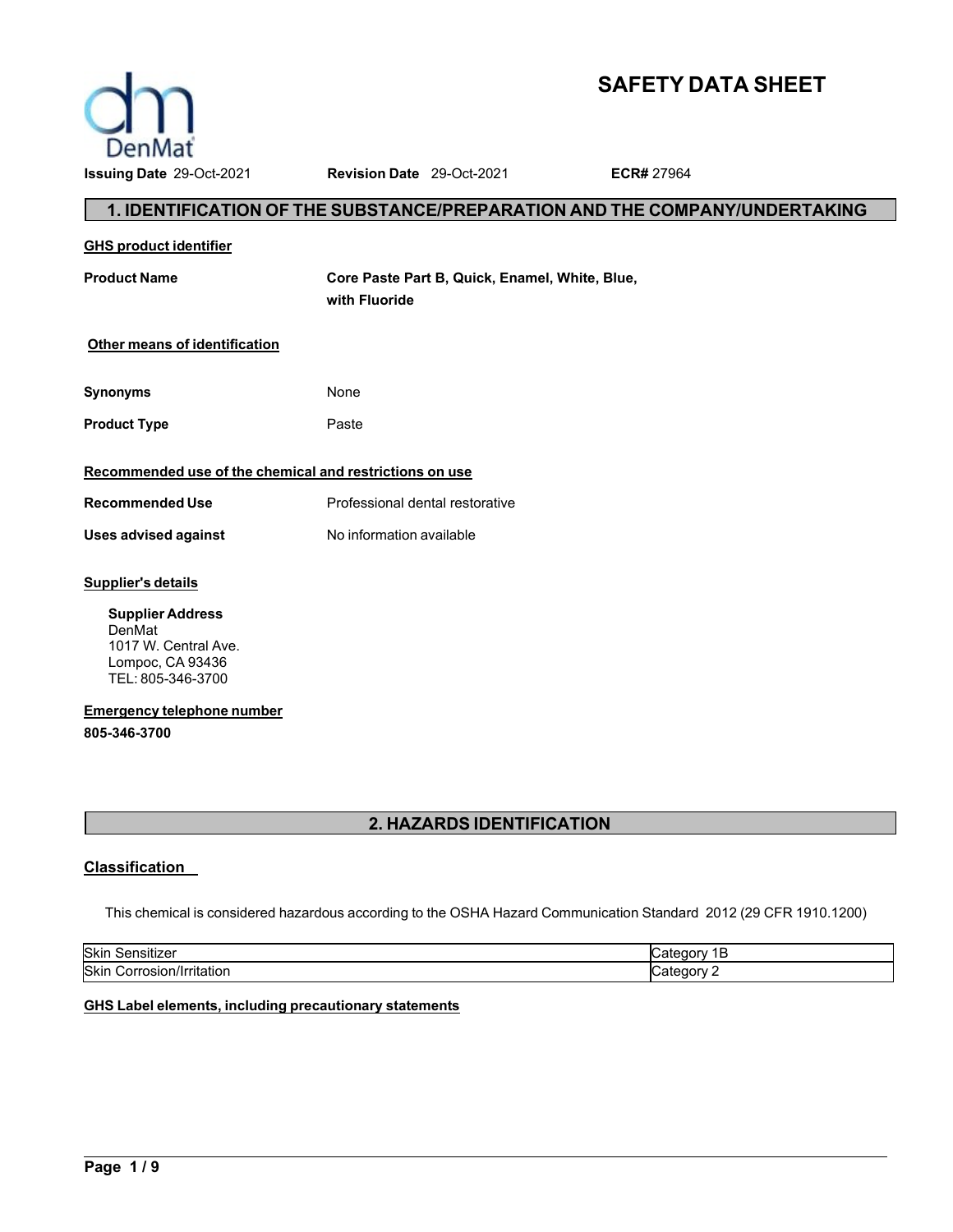## **Emergency Overview**

Signal Word : Warning

Hazard Statements

- H315 Causes skin irritation
- H317 May cause an allergic skin reaction
- H319 Causes serious eye irritation

## **Precautionary Statements**

- H315 Causes skin irritation
- H317 May cause an allergic skin reaction
- H319 Causes serious eye irritation
- P261 Avoid breathing vapors.
- P264 Wash hands and forearms thoroughly after handling.
- P272 Contaminated work clothing should not be allowed out of the workplace.
- P280 Wear eye protection, protective gloves.
- P302+P352 IF ON SKIN: Wash with plenty of soap and water.
- P305+P351+P338 If in eyes: Rinse cautiously with water for several minutes. Remove contact lenses, if present and easy to do. Continue rinsing.
- P333+P313 If skin irritation or rash occurs: Get medical advice/attention.
- P337+P313 If eye irritation persists: Get medical advice/attention.
- P362 Take off contaminated clothing and wash before reuse.
- P501 Dispose of contents/container according to local, regional, national, and international regulations.



## **Prevention**

- Wash face, hands and any exposed skin thoroughly after handling.
- Avoid breathing dust/fume/gas/mist/vapors/spray.
- Use only outdoors or in a well-ventilated area.
- Keep container tightly closed.
- Wear protective gloves/protective clothing/eye protection/face protection.
- Keep cool

## **General Advice**

None

### **Eyes**

• IF IN EYES: Rinse cautiously with water for several minutes. Remove contact lenses if present and easy to do. Continue rinsing.

• IF eye irritation persists: Get medical advice/attention

## **Skin**

• IF ON SKIN (or hair): Take off immediately all contaminated clothing. Rinse skin with water/shower.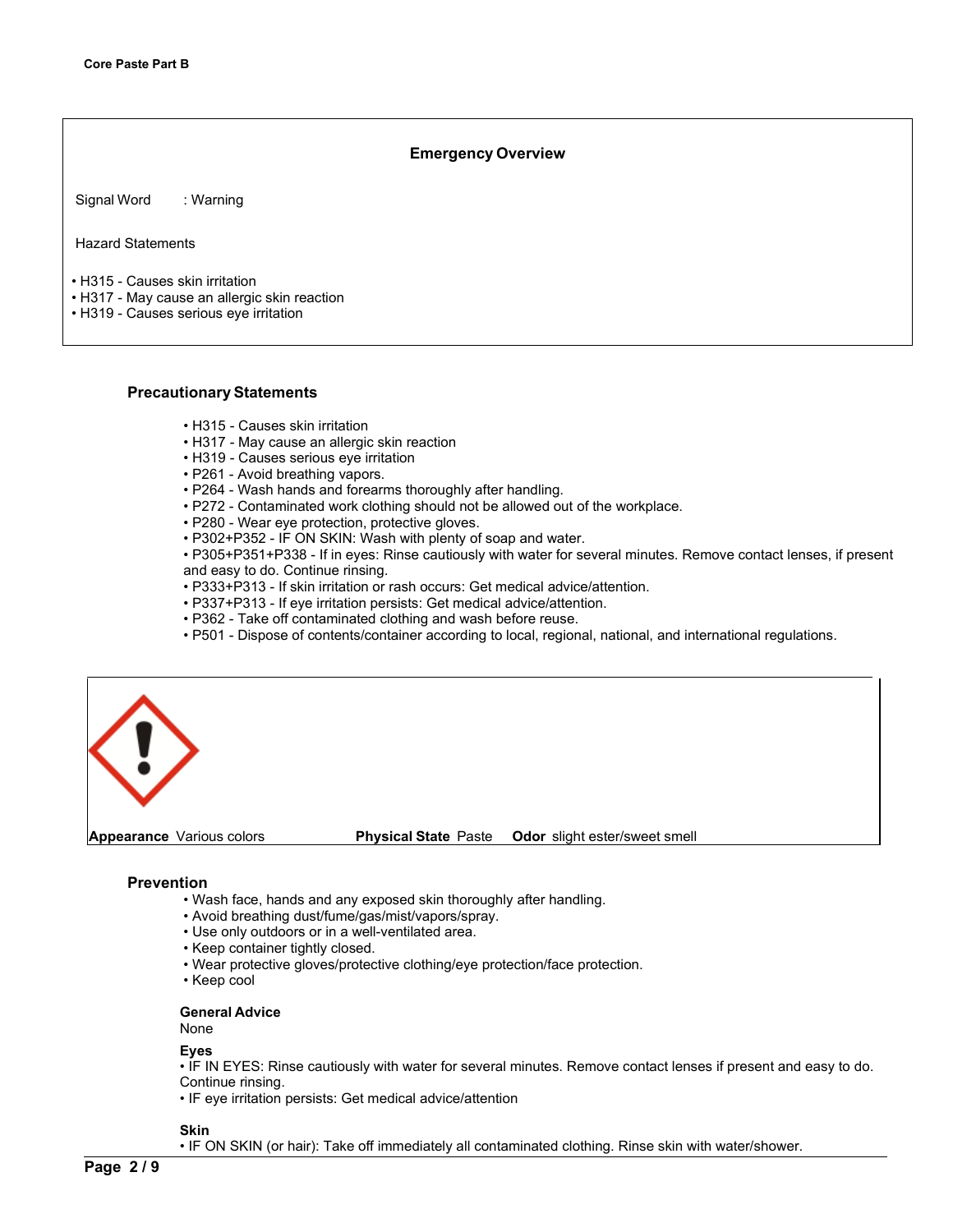### **Core Paste Part B**

### **Inhalation**

- If INHALED: Remove victim to fresh air and keep at rest in a position comfortable for breathing.
- Call a POISON CENTER or doctor/physician if you feel unwell

## **Fire**

• In case of fire: Use CO2, dry chemical, or foam for extinction

## **Storage**

• Store locked up.

## **Disposal**

• Dispose of contents/container to an approved waste disposal plant.

## **Hazard Not Otherwise Classified (HNOC)**

Not applicable

## **Other information**

Aspiration hazard if swallowed - can enter lungs and cause damage Harmful to aquatic life

<5% of the mixture consists of ingredient(s) of unknown toxicity.

## **3. COMPOSITION/INFORMATION ON INGREDIENTS**

| <b>Chemical Name</b>                             | <b>CAS-No</b> | Weight %       | <b>Trade secret</b> |
|--------------------------------------------------|---------------|----------------|---------------------|
| ethoxylated bis-phenol-A dimethacrylate          | 41637-38-1    | $20 - 25$      |                     |
| triethylene glycol dimethacrylate                | 109-16-0      | $5 - 10$       |                     |
| silica                                           | 68611-44-9    | $2 - 5$        | $\star$             |
| di hydroxyethyl p toluidine                      | 3077-12-1     | $1 - 5$        |                     |
| diphenyl (2,4,6-trimehylbenzoyl) phosphine oxide | 75980-60-8    | $0.1 - 0.5$    |                     |
| ethyl 4-dimethylaminobenzoate                    | 10287-53-3    | $0.01 - 0.2$   | $\star$             |
| camphorquinone                                   | 10373-78-1    | $0.01 - 0.2$   | $\star$             |
| butylated hydroxytoluene                         | 128-37-0      | $0.001 - 0.01$ | $\star$             |

*\*The exact percentage (concentration) of composition has been withheld as a trade secret.*

## **4. FIRST AID MEASURES**

| Description of necessary first-aid measures        |                                                                                                                                         |  |  |  |
|----------------------------------------------------|-----------------------------------------------------------------------------------------------------------------------------------------|--|--|--|
| <b>Eye Contact</b>                                 | Rinse immediately with plenty of water, also under the eyelids, for at least 15 minutes.                                                |  |  |  |
|                                                    | Consult a physician.                                                                                                                    |  |  |  |
| <b>Skin Contact</b>                                | Wash off with warm water and soap. Consult a physician if necessary.                                                                    |  |  |  |
| <b>Inhalation</b>                                  | IF INHALED: Remove to fresh air and keep at rest in a position comfortable for breathing. If feeling<br>unwell, seek medical attention. |  |  |  |
| Ingestion                                          | Rinse oral cavity with copious water. If feeling unwell, call a physician or Poison Control Center<br>immediately.                      |  |  |  |
| Most important symptoms/effects, acute and delayed |                                                                                                                                         |  |  |  |
| <b>Most Important Symptoms/Effects</b>             | Mild skin irritation                                                                                                                    |  |  |  |
|                                                    | Indication of immediate medical attention and special treatment needed, if necessary                                                    |  |  |  |
| <b>Notes to Physician</b>                          | Not Applicable                                                                                                                          |  |  |  |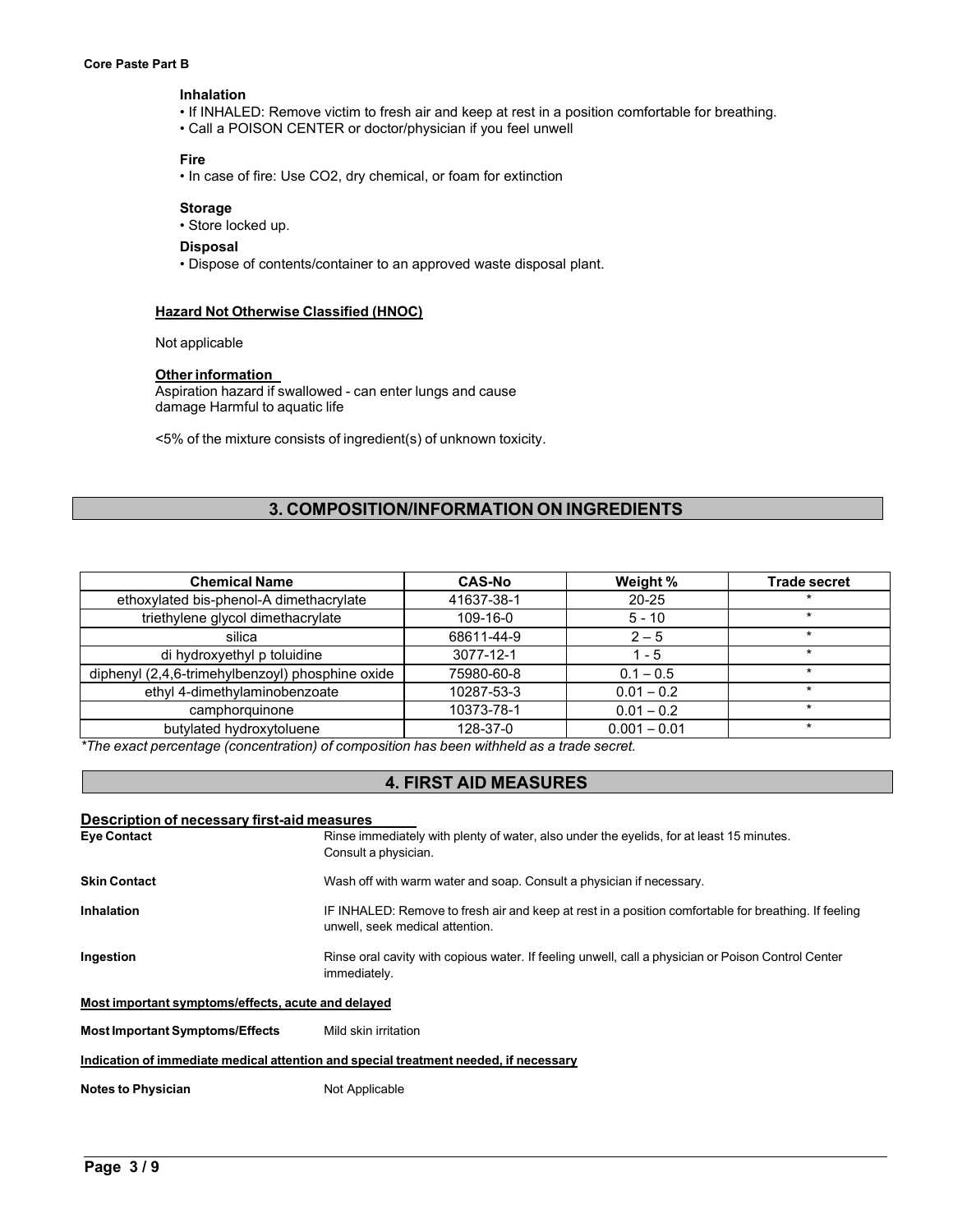## **5. FIRE-FIGHTING MEASURES**

## **Suitable Extinguishing Media**

Use extinguishing measures that are appropriate to local circumstances and the surrounding environment.

### **Unsuitable Extinguishing Media** None

### **Specific Hazards Arising from the Chemical**

None

**Explosion Data Sensitivity to Mechanical Impact None.**<br> **Sensitivity to Static Discharge** Mone. **Sensitivity to Static Discharge** 

### **Protective Equipment and Precautions for Firefighters**

Wear positive-pressure self-contained breathing apparatus (SCBA) and protective fire fighting clothing (includes fire fighting helmet, coat, trousers, boots, and gloves). If protective equipment is not available or not used, fight from a protected location or safe distance.

## **6. ACCIDENTAL RELEASE MEASURES**

### **Personal precautions, protective equipment and emergency procedures**

**Personal Precautions** Ensure adequate ventilation. Avoid breathing vapors or mists. Do not get in eyes, on skin, or on clothing. Wash thoroughly after handling.

### **EnvironmentalPrecautions**

Avoid release to the environment. Dispose of contents/container to an approved waste disposal plant. See Section 12 for additional Ecological Information.

|  |  |  |  |  |  |  | Methods and materials for containment and cleaning up |  |  |  |
|--|--|--|--|--|--|--|-------------------------------------------------------|--|--|--|
|  |  |  |  |  |  |  |                                                       |  |  |  |

**Methods for Containment** Prevent further leakage or spillage if safe to do so.

**Methods for Cleaning Up** Pick up and transfer to properly labeled containers.

## **7. HANDLING AND STORAGE**

## **Precautions for safe handling**

**Handling** Ensure adequate ventilation. Avoid breathing vapors. Wear personal protective equipment. Avoid contact with skin, eyes and clothing. Remove and wash contaminated clothing before re-use.

## **Conditions for safe storage, including any incompatibilities**

**Storage** Keep containers tightly closed in a dry, cool and away from direct sunlight.

**Incompatible Products** Strong acids. Strong oxidizing agents.

## **8. EXPOSURE CONTROLS / PERSONAL PROTECTION**

### **Control parameters**

**Occupational Exposure Limits** None Established

**Appropriate engineering controls**

**Engineering Measures** Showers

Eyewash stations Ventilation systems

## **Individual protection measures, such as personal protective equipment**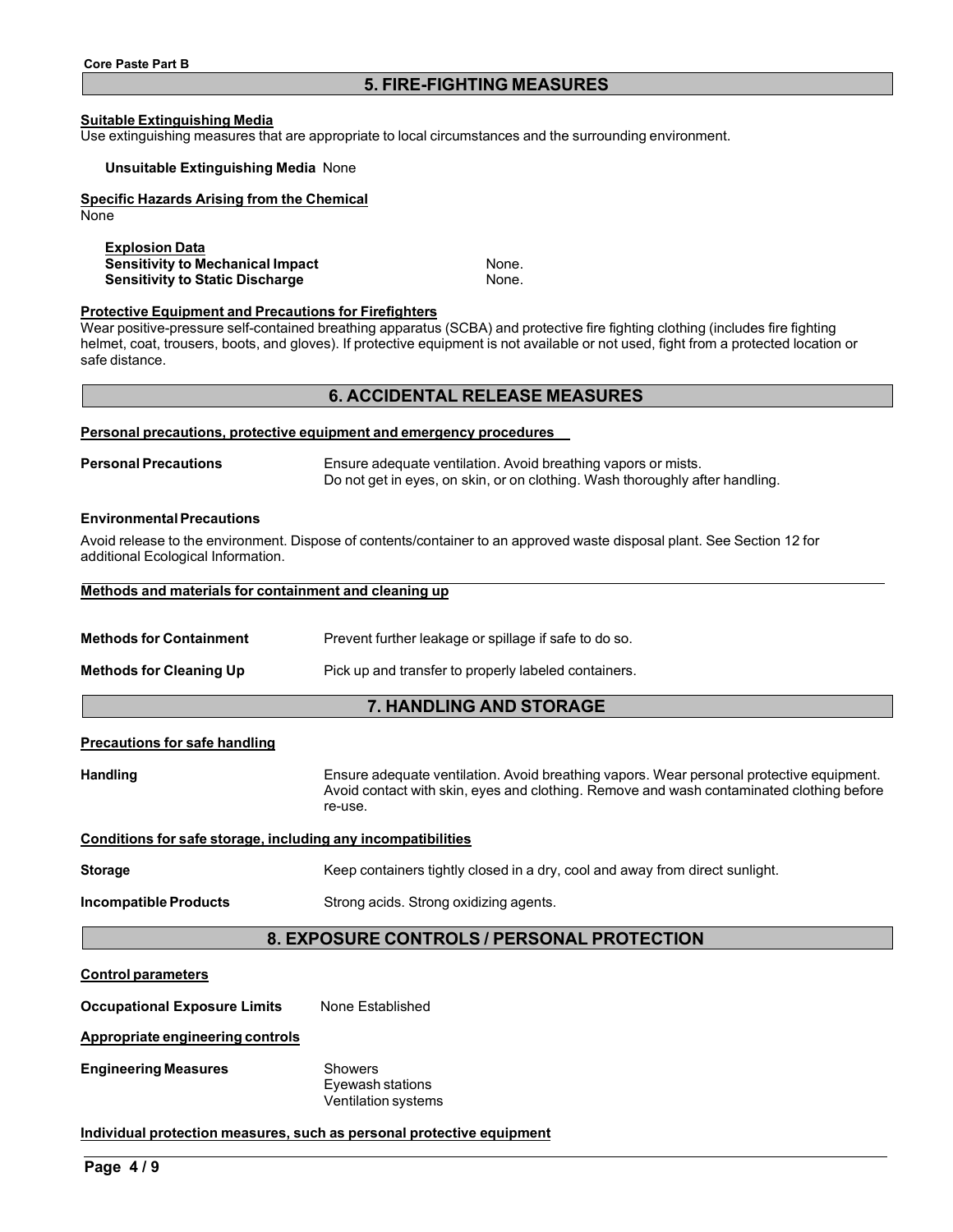**Eye/Face Protection** Safety glasses with side-shields. Tightly fitting safety goggles.<br> **Skin and Body Protection** Long sleeved clothing. Impervious gloves. **Skin and Body Protection** Long sleeved clothing. Impervious gloves.<br> **Respiratory Protection Exposure limits are exceeded or irritation** If exposure limits are exceeded or irritation is experienced, NIOSH/MSHA approved respiratory protection should be worn. Positive-pressure supplied air respirators may be required for high airborne contaminant concentrations. Respiratory protection must be provided in accordance with current local regulations.

**Hygiene Measures** Handle in accordance with good industrial hygiene and safety practice. Remove and wash contaminated clothing before re-use. Wash thoroughly after handling.

## **9. PHYSICAL AND CHEMICAL PROPERTIES**

| <b>Physical State</b><br>Odor                         | Solid (paste)<br>Minimal; Ester/sweet               | Appearance<br><b>Odor Threshold</b> | Various colors<br>No information available |
|-------------------------------------------------------|-----------------------------------------------------|-------------------------------------|--------------------------------------------|
| <b>Property</b>                                       | Values                                              | Remarks/ - Method                   |                                            |
| рH                                                    | Not Applicable                                      |                                     |                                            |
| <b>Melting Point/Range</b>                            | Not Applicable                                      |                                     |                                            |
| <b>Boiling Point/Range</b>                            | Not Applicable                                      |                                     |                                            |
| <b>Flash Point</b>                                    | Not Applicable                                      |                                     |                                            |
| <b>Evaporation rate</b>                               | Not Applicable                                      |                                     |                                            |
| Flammability (solid, gas)                             | No data available                                   |                                     |                                            |
| <b>Flammability Limits in Air</b>                     |                                                     |                                     |                                            |
| upper flammability limit                              | No data available                                   |                                     |                                            |
| lower flammability limit                              | No data available                                   |                                     |                                            |
| <b>Vapor Pressure</b>                                 | No data available                                   | None known                          |                                            |
| <b>Vapor Density</b>                                  | Not Applicable                                      | None known                          |                                            |
| <b>Specific Gravity</b>                               | 1.8-1.9 @ $25^{\circ}$ C                            |                                     |                                            |
| <b>Water Solubility</b>                               | Insoluble                                           | None known                          |                                            |
| Solubility in other solvents                          | Partially soluble in acetone and ethanol None known |                                     |                                            |
| Information on basic physical and chemical properties |                                                     |                                     |                                            |

**Partition coefficient: n-octanol/water** No data available None known **Autoignition Temperature No data available None known**<br> **Decomposition Temperature No data available None known**<br>
None known **Decomposition Temperature<br>Viscosity** 

**Viscosity** High viscosity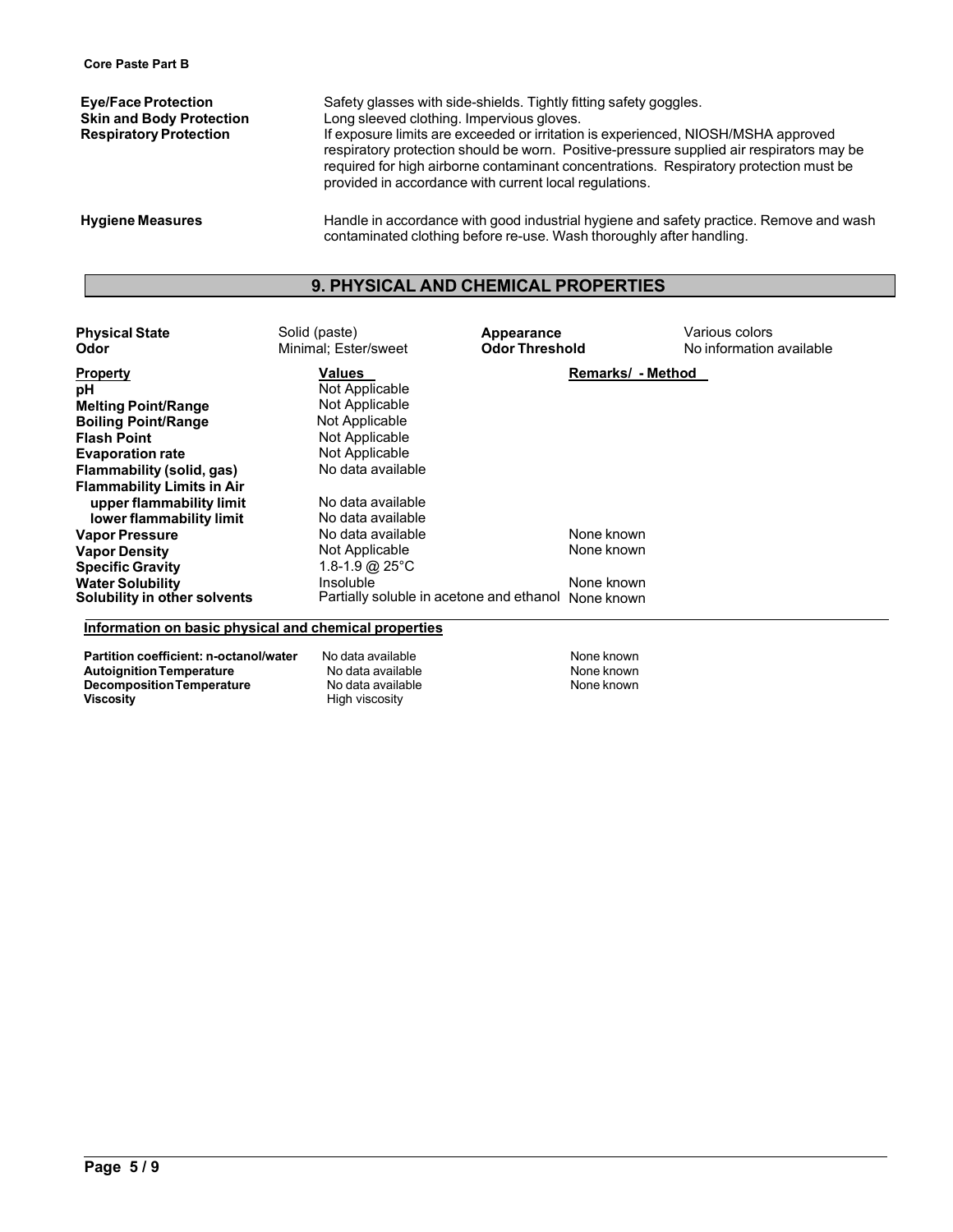### **Core Paste Part B**

**Flammable Properties** Not flammable

**Explosive Properties**<br> **Oxidizing Properties**<br>
No data available **Oxidizing Properties** 

### **Other information**

**VOC Content (%)** None

## **10. STABILITY AND REACTIVITY**

## **Reactivity**

No dangerous reaction known under conditions of normal use.

## **Chemical stability**

Stable under recommended storage conditions.

### **Possibility of hazardous reactions**

None under normal conditions.

### **HazardousPolymerization**

Hazardous polymerization does not occur.

## **Conditions to avoid**

Ignitions sources - heat, sparks and open flames.

## **Incompatiblematerials**

Strong acids. Strong oxidizing agents.

### **Hazardous decomposition products**

None known based on information supplied.

## **11. TOXICOLOGICAL INFORMATION**

## **Information on likely routes of exposure**

| <b>Product Information</b><br><b>Inhalation</b> | The product itself has not been tested. Data is for major component in product.<br>May cause drowsiness and dizziness based on components. May cause irritation of<br>respiratory tract. |
|-------------------------------------------------|------------------------------------------------------------------------------------------------------------------------------------------------------------------------------------------|
| <b>Eye Contact</b>                              | Irritating to eyes.                                                                                                                                                                      |
| <b>Skin Contact</b>                             | May cause skin irritation and/or dermatitis.                                                                                                                                             |
| Ingestion                                       | Potential for aspiration if swallowed. Vomiting may aspirate into lungs and cause chemical<br>pneumonia.                                                                                 |

## **Symptoms related to the physical, chemical and toxicological characteristics**

**Symptoms** May cause drowsiness and dizziness. Eye contact with liquid may cause irritation including stinging, burning, tearing, or reddening of the eyes.

## **Delayed and immediate effects and also chronic effects from short and long term exposure**

**Sensitization**<br> **Mutagenic Effects**<br> **Mutagenic Effects**<br> **Mo** information available. **Mutagenic Effects**<br> **Carcinogenicity**<br> **Carcinogenicity**<br> **No information Available. No information Available.**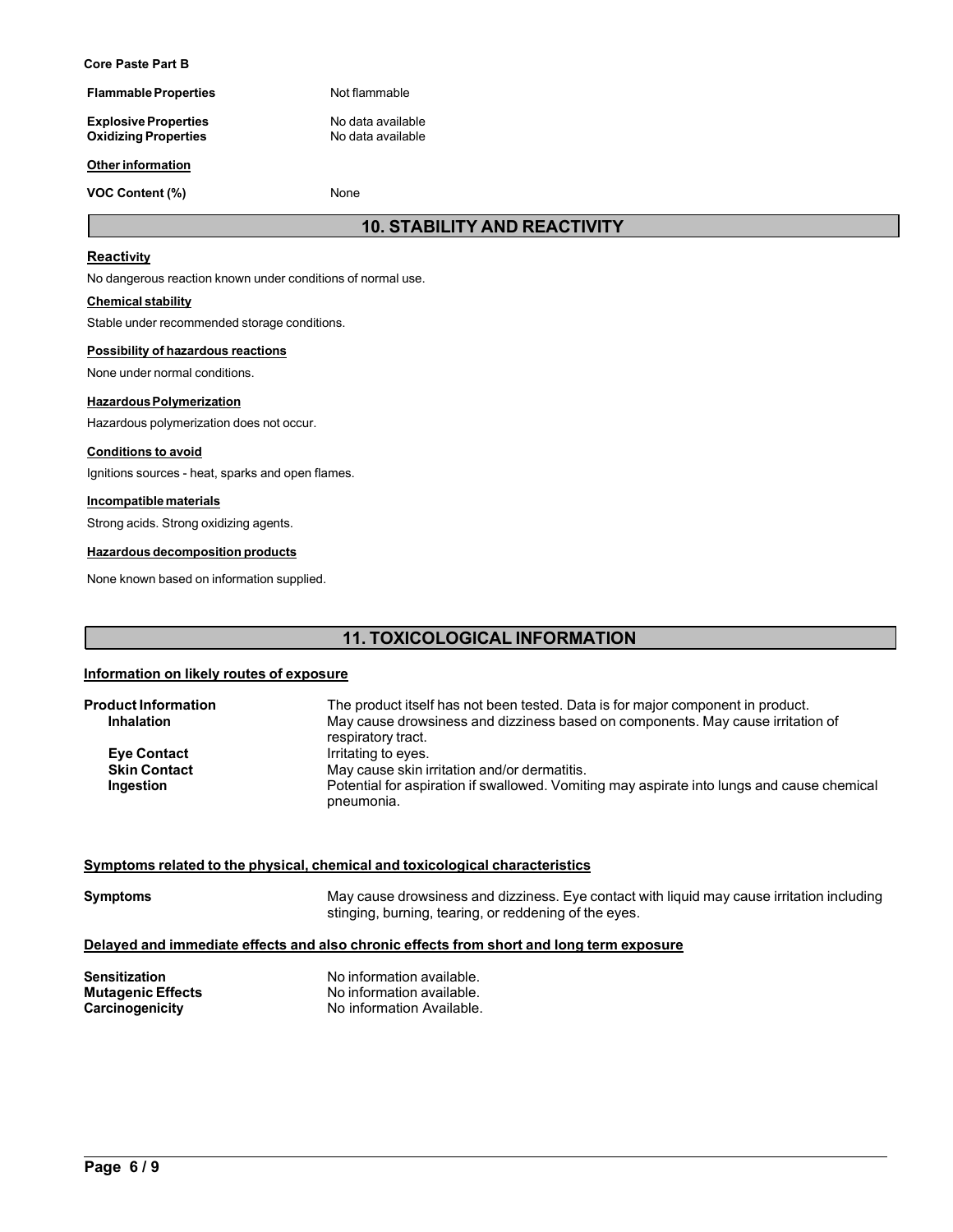## **Acute Toxicity**

| <b>Chemical Name</b>              | Result     | <b>Species</b> | Dose        |
|-----------------------------------|------------|----------------|-------------|
| ethoxylated bis-phenol-A          | LD 50 Oral | Rat            | >2000 mg/kg |
| triethylene glycol dimethacrylate | LD 50 Oral | Rat            | 10837 ma/ka |

| <b>Reproductive Toxicity</b>    | No information available.                                                                                                                                                                                    |
|---------------------------------|--------------------------------------------------------------------------------------------------------------------------------------------------------------------------------------------------------------|
| <b>STOT - single exposure</b>   | No information available.                                                                                                                                                                                    |
| <b>STOT - repeated exposure</b> | No information available.                                                                                                                                                                                    |
| <b>Target Organ Effects</b>     | Respiratory system.                                                                                                                                                                                          |
| <b>Aspiration Hazard</b>        | Based on product level data, this product does not meet the requirement to be classified as<br>an aspiration hazard. However, this product contains an ingredient that may cause<br>aspiration if swallowed. |

## **12. ECOLOGICAL INFORMATION**

## **Ecotoxicity**

The environmental impact of this product has not been fully investigated.

| <b>Chemical Name</b>                                         | <b>Toxicity to Algae</b>                      | <b>Toxicity to Fish</b>                       | Daphnia Magna (Water Flea)                    |
|--------------------------------------------------------------|-----------------------------------------------|-----------------------------------------------|-----------------------------------------------|
| ethoxylated bis-<br>phenol-A<br>dimethacrylate<br>41637-38-1 | EC50 48h<br>$>100$ mg/l<br>OECD Guideline 201 | LD50 96h<br>$>100$ mg/l<br>OECD Guideline 203 | EC50 48h<br>$>100$ mg/l<br>OECD Guideline 202 |
| Triethylene glycol<br>dimethacrylate<br>$109 - 16 - 0$       | Not established                               | Not established                               | Not established                               |

## **Persistence and Degradability** No information available.

**Bioaccumulation** No information available.

## **Other Adverse Effects**

No information available.

## **13. DISPOSAL CONSIDERATIONS**

| <b>Waste Disposal Methods</b> | This material, as supplied, is not a hazardous waste according to Federal regulations (40<br>CFR 261). This material could become a hazardous waste if it is mixed with or otherwise<br>comes in contact with a hazardous waste, if chemical additions are made to this material, or<br>if the material is processed or otherwise altered. Consult 40 CFR 261 to determine whether<br>the altered material is a hazardous waste. Consult the appropriate state, regional, or local<br>regulations for additional requirements. |
|-------------------------------|--------------------------------------------------------------------------------------------------------------------------------------------------------------------------------------------------------------------------------------------------------------------------------------------------------------------------------------------------------------------------------------------------------------------------------------------------------------------------------------------------------------------------------|
| <b>Contaminated Packaging</b> | Do not re-use empty containers.                                                                                                                                                                                                                                                                                                                                                                                                                                                                                                |

## **14. TRANSPORT INFORMATION**

DOT<br>UN-Number

**Not Regulated** 

**Proper shipping name Hazard Class Packing Group Description**

**Emergency Response Guide Number**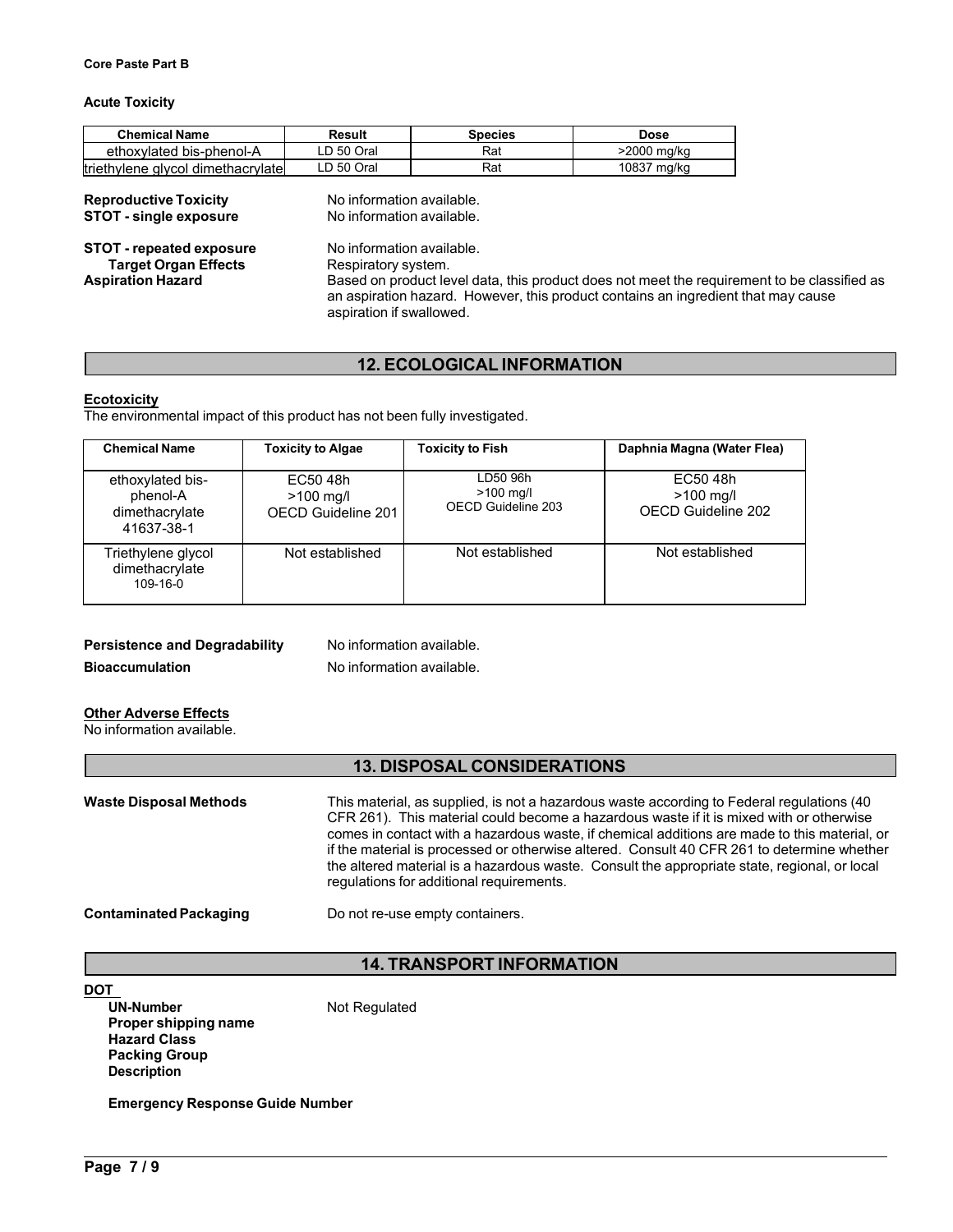## **15. REGULATORY INFORMATION**

# **International Inventories**

**TSCA** All components of this product are either listed or are exempt on the TSCA inventory.

## **Legend**

**TSCA** - United States Toxic Substances Control Act Section 8(b) Inventory

## **U.S. Federal Regulations**

Section 313 of Title III of the Superfund Amendments and Reauthorization Act of 1986 (SARA). This product does not contain any chemicals which are subject to the reporting requirements of the Act and Title 40 of the Code of Federal Regulations, Part 372.

## **SARA 311/312 Hazard Categories**

| <b>Acute Health Hazard</b>               | Yes |
|------------------------------------------|-----|
| <b>Chronic Health Hazard</b>             | Yes |
| <b>Fire Hazard</b>                       | No  |
| <b>Sudden Release of Pressure Hazard</b> | No  |
| <b>Reactive Hazard</b>                   | N٥  |

## **Clean Water Act**

This product does not contain any substances regulated as pollutants pursuant to the Clean Water Act (40 CFR 122.21 and 40 CFR 122.42).

## **CERCLA**

This material, as supplied, does not contain any substances regulated as hazardous substances under the Comprehensive Environmental Response Compensation and Liability Act (CERCLA) (40 CFR 302) or the Superfund Amendments and Reauthorization Act (SARA) (40 CFR 355). There may be specific reporting requirements at the local, regional, or state level pertaining to releases of this material.

## **U.S. State Regulations**

## **California Proposition 65**



**WARNING:** Cancer and Reproductive Harm. www.P65Warnings.ca.gov

## **U.S. State Right-to-Know Regulations**

| Massachusetts | The following components are listed: Amorphous silica |
|---------------|-------------------------------------------------------|
| New York      | None of the components are listed                     |
| New Jersey    | Fluorides; barium compounds                           |
| Pennsylvania  | Barium compounds; silica                              |

**U.S. EPA Label Information EPA Pesticide Registration Number** Not applicable

| <b>16. OTHER INFORMATION</b> |                        |                       |                          |                                                  |  |
|------------------------------|------------------------|-----------------------|--------------------------|--------------------------------------------------|--|
| <b>NFPA</b>                  | <b>Health Hazard 1</b> | <b>Flammability 0</b> | <b>Instability 0</b>     | <b>Physical and Chemical</b><br><b>Hazards</b> - |  |
| <b>HMIS</b>                  | <b>Health Hazard 1</b> | <b>Flammability 0</b> | <b>Physical Hazard 0</b> | <b>Personal Protection X</b>                     |  |